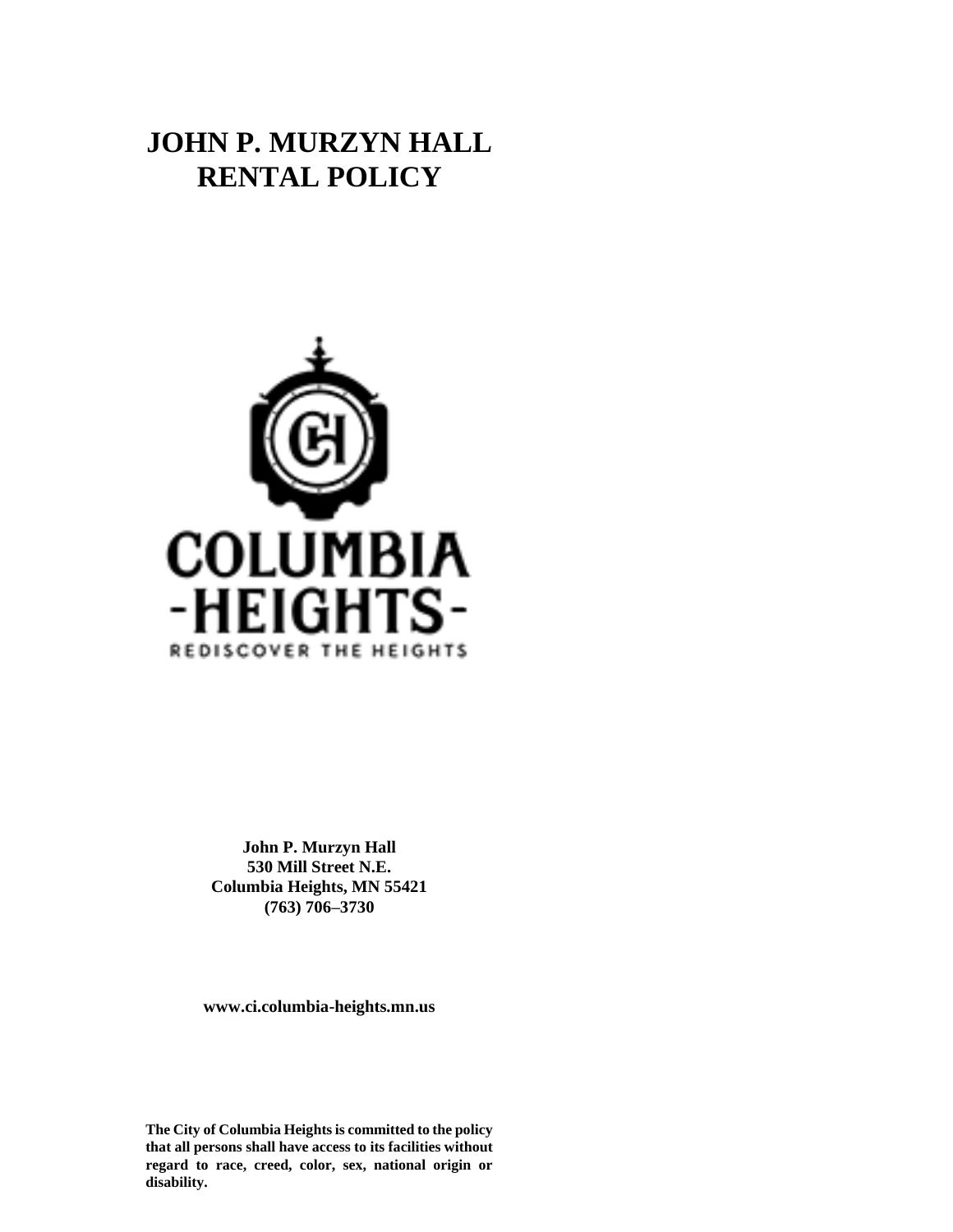## **FACILITY INFORMATION**

- A. The maximum capacity is 375 people in the main hall. Tables and chairs for dining can be set up to accommodate up to 375 people.
- B. The main hall rental package (main hall, kitchen and LaBelle Lounge) includes the following:
	- 1. The use of the kitchen facilities including an automatic dishwasher, garbage disposal, refrigerator, freezer, warming oven, coffee urns, and ice machine. Plates, plastic tumblers and silverware (one fork, knife and spoon per setting) are available for a rental fee, to serve up to 375 people. Kitchen is not equipped with serving utensils, pots, pans, dishtowels, dishcloths, potholders, etc.
	- 2. LaBelle Lounge facilities include a complete wet bar, three soda dispensers, four beer taps and coolers, and use of ice machine. No supplies are provided for the bar (i.e. cups, towels, pourers, etc.). All events serving any pop or soda from the LaBelle Lounge are required to purchase the product from John P. Murzyn Hall. Diet Cola, Cola, Lemon Lime, Citrus, Orange, Root Beer, Lemon Sour, Club Soda and Tonic are available. The usage fee is required in advance. The lessee shall be charged additional dollars if the soda charges exceed normal usage.
	- 3. The City will set up tables and chairs for an event. It will be the responsibility of the lessee to graphically indicate at the time the final arrangements are made any specific plan or arrangement they desire. They may, however, choose from several standard layouts the City provides. If tables need to be moved, please contact the caretaker for assistance. The stage cannot be moved.
	- 4. The use of the coatroom is provided. However, the City will not provide an attendant, and if one is desired, the lessee must provide his or her own. The City of Columbia Heights is not responsible for lost or stolen articles.
- C. If the facility set-up is not accurate based on your request the lessee should, upon arrival, contact the caretaker on duty.
- D. The lessee (or caterer) is required to wash all utensils (plates, plastic tumblers, silverware, etc.), empty all kitchen trash receptacles, and clean the kitchen appliances used. All leftover food and beverages must be removed from the main hall at the end of the rental. Grease may not be dumped down the drain. The lessee is required to wash down the bar and back bar area. The Lessee is to leave the kitchen and bar in the same condition as they received it. The City will provide final cleaning of the facilities and put all tables and chairs away. Failure to clean the facility properly may result in forfeiture of the damage/cleaning deposit. **Only licensed caterers are allowed to cook and prepare food at John P. Murzyn Hall events. All caterers must provide the City with a copy of their catering license and a certificate of insurance listing the City of Columbia Heights as additional insured if they cook at John P. Murzyn Hall.**
- E. The City is not responsible for lost or stolen articles, and the Lessee shall hold the City harmless from any liability whatsoever during the use of the facility.
- F. The City shall provide a uniformed security officer for all paid rentals inside John P. Murzyn Hall. The lessee in addition to the hall rental fee shall pay this service. The security service fee shall be paid even if fees are waived. If deemed needed by the City, additional security may be added and charged to the lessee.
- G. Gambling or gambling devices are not allowed on the premises without proper licenses.
- H. No smoking, JPM is a non-smoking facility.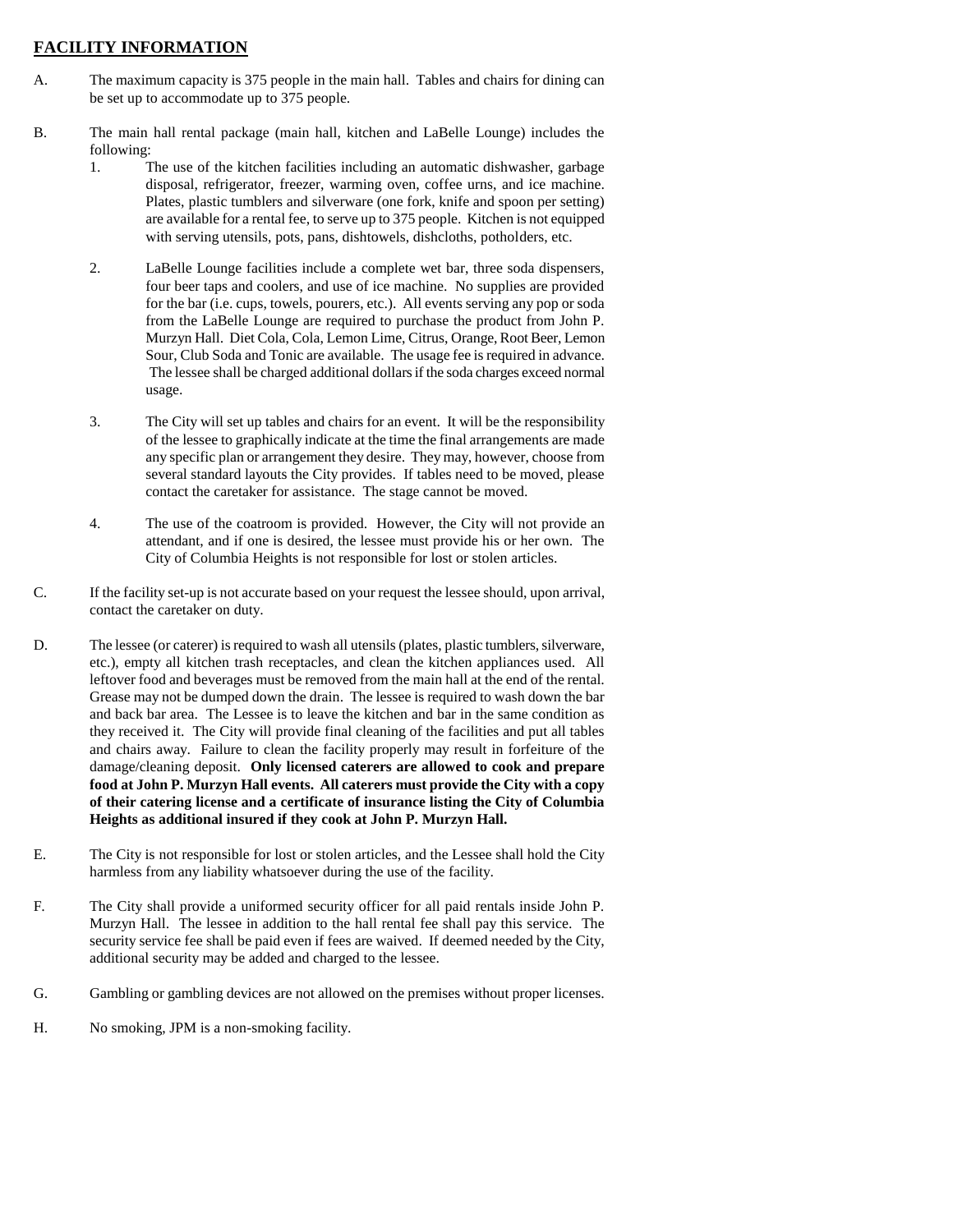- I. Use of the hall shall be limited to 9:00 a.m. to 1:00 a.m. the following day for Friday rentals, 12:00 Noon to 1:00 a.m. the following day all other rentals. Up to one hour of early entrance may be available upon prior arrangement at an additional charge. City ordinance requires the bar to close no later than 12:30 a.m. **Everyone including guests, caterer, band, etc. must be out the building by 1:00 a.m.** Late fees will be applied if in the building after 1:00 a.m.
- J. No food, beverages or other gratuities shall be given to an employee of the City for services rendered.
- K. Requests for facility use that are deemed inappropriate or illegal will not be accepted.
- L. Absolutely no tape or sharp objects on the main hall wooden floor. Do not drag any objects across the main hall wooden floor.
- M. No open flame candles are permitted; flame may not be above glass container (Fire Code regulation).
- N. No artificial smoke, fog or bubble machines allowed (may set off smoke detectors/fire alarm and make wooden dance floor very slippery).
- O. Food may not be served from the carpeted areas of the hall.
- P. No confetti, "silly" string, glitter, rice, sand, birdseed, rocks, or water balloons allowed in or around the building.
- Q. Food carts must remain inside the building (two wheeler hand truck available by request).
- R. No powders, sawdust or similar materials allowed on the wooden floor.
- S. Deliveries of supplies or equipment are allowed only during the times listed on the lease agreement. The lessee shall bear all responsibilities and liabilities for deliveries for their event. The City will not be responsible for accepting or unloading any deliveries. The Lessee is not allowed to leave items in the building after their rental ends at the time specified on the lease agreement. This includes decorations, beer kegs, food, linens, china, etc. A storage fee will be charged for any items delivered prior to the rental time or left within the building after the rental time.
- T. Audio/visual equipment (TV & VCR, projection screen) available.
- U. The lessee is responsible for passing on the information in this rental policy to all people involved with the rental (decorators, DJ/Band, caterer, guests, etc.).
- V. All single room rentals have a maximum rental time of 7 hours.
- W. Linen tablecloths and napkins are available for rent; tax additional. Table skirting is not available. Linen and napkin rental orders must be place 2 weeks prior to the event. A Service Charge may apply to special orders made within the week prior to the event. Lessee is responsible for placing linens in a provided linen bag for cleaning. Payment is due no later than 1 week prior to the event date.

## **LEASE AGREEMENT**

- A. No person shall be permitted to rent John P. Murzyn Hall for any event without having first obtained a lease agreement for such use from the City of Columbia Heights Recreation Department.
- B. No lease agreement shall be granted to any applicant hereunder unless:
	- 1. The applicant personally appears before the Recreation Director or his/her authorized representative, fills out the required lease, and answers all questions put to him/her on said lease form.
	- 2. Said applicant shall not have been convicted of a crime involving illegal use, consumption or sale of intoxicating liquor or non-intoxicating malt liquor during the five (5) years immediately preceding the Lease Agreement.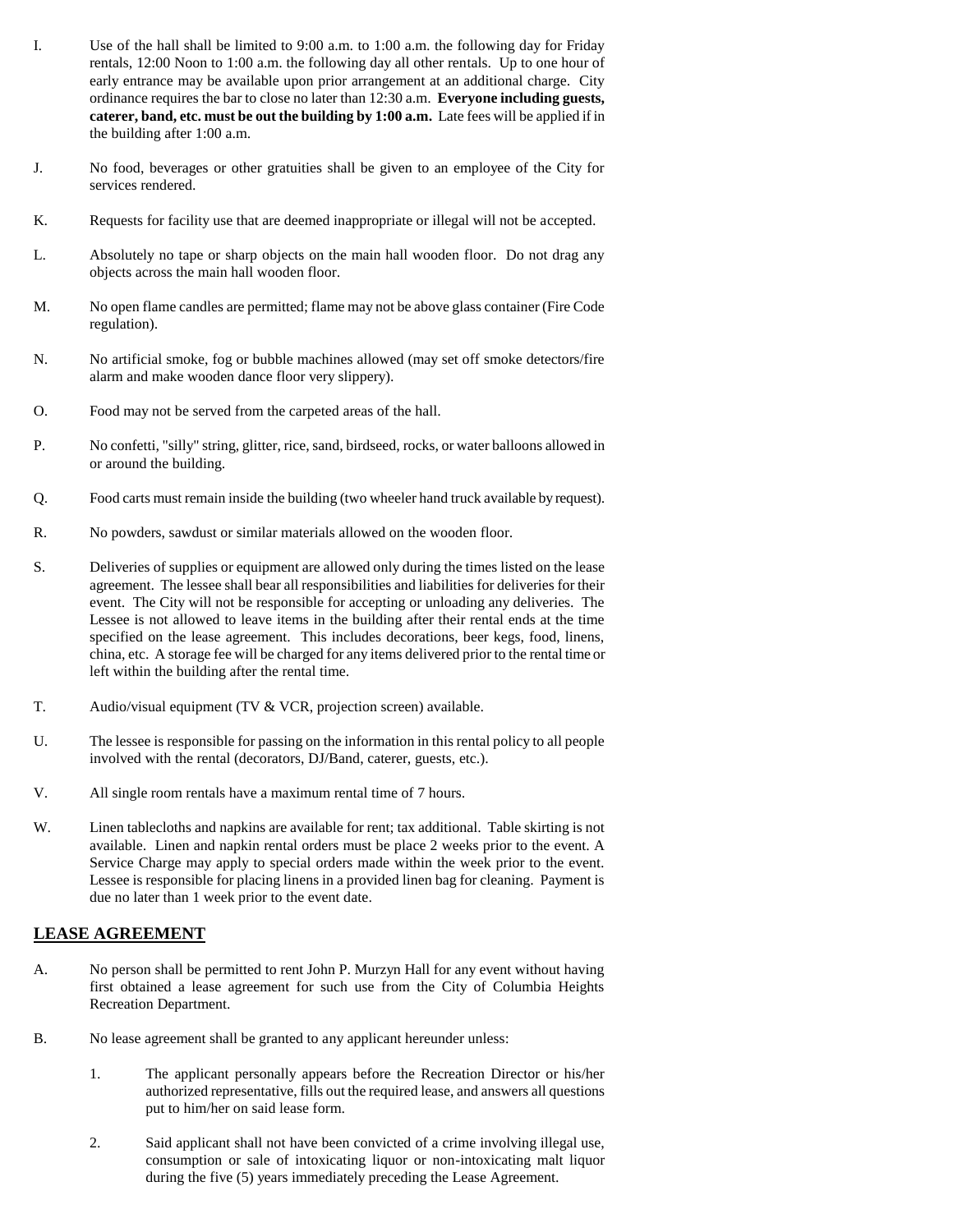- 3. Said applicant shall not have been convicted of any felony within said year immediately preceding the application.
- 4. Said applicant shall have attained the minimum age of eighteen (18) years, or twenty-one (21) years if alcoholic beverages will be present during the rental.
- 5. Upon request, said applicant shall provide for file purposes, a photocopy of their insurance policy indicating that they have Personal Liability coverage at a minimum of one hundred thousand dollars (\$100,000.00) per occurrence. The photocopy shall be on file no later than when final rental payment is due.
- 6. Said applicant shall agree to abide by all the rules and regulations set by the City of Columbia Heights and the Columbia Heights Park & Recreation Commission concerning the use of said facility.
- C. Once a lease agreement is granted:
	- 1. It shall not be transferred to another person.
	- 2. If because of circumstances beyond the City's control or an act of God, John P. Murzyn Hall is not available for use, the City and its' agents are not liable to furnish another hall.
	- 3. If any of the representations, including residence, made at the time of entering into the lease agreement are no longer accurate within 20 days of the date of the event, the City of Columbia Heights shall have the sole discretion to declare the lease agreement null and void.

# **RESERVATIONS & FEE PAYMENTS**

Reservations may be made by telephone or in person at the Recreation Office located in John P. Murzyn Hall. A reservation request shall be held for only two (2) weeks, at which time a nonrefundable down payment on the rental fee is due. This down payment will assure your reservation. If no down payment is made within two (2) weeks from when the reservation was made, the reservation will be CANCELED. For reservations made within one (1) month of the requested date, a 25% down payment is due no later than one (1) week from when the reservation was made. Down payments are non refundable. The balance of the rental fee is due no later than one (1) month prior to the rental date. For reservations made within one (1) month of the requested date, the balance is due no later than one (1) week prior to the rental date. Upon request, a deposit fee for damages, breakage, losses or failure to clean the facility properly shall be made in accordance with the Lease Agreement at the time the balance of the rental fee is due. The City upon receipt shall cash all deposits. In the case of a cancellation, down payments are nonrefundable unless the date is re-rented. If the date is re-rented the City will refund 80% of the down payment. All cancellations must be received in writing before the rented date will be reopened.

#### **ESTABLISHMENT OF FEES**

The Park & Recreation Commission shall establish a rate schedule for the rental of the premises or any portion thereof.

- A. The Park & Recreation Commission may, by action, designate waiving the rental fee, or any portion thereof, for any individual, business or organization when it deems the action to be in the best interests of the City.
- B. The Park & Recreation Commission may, by action, designate whether or not any portion of a rental fee is to be refunded.
- C. Columbia Heights residents will receive a 25% discount on rental rates; however, the 25% discount is exclusively limited to the renter or their parents, providing one is a Columbia Heights resident.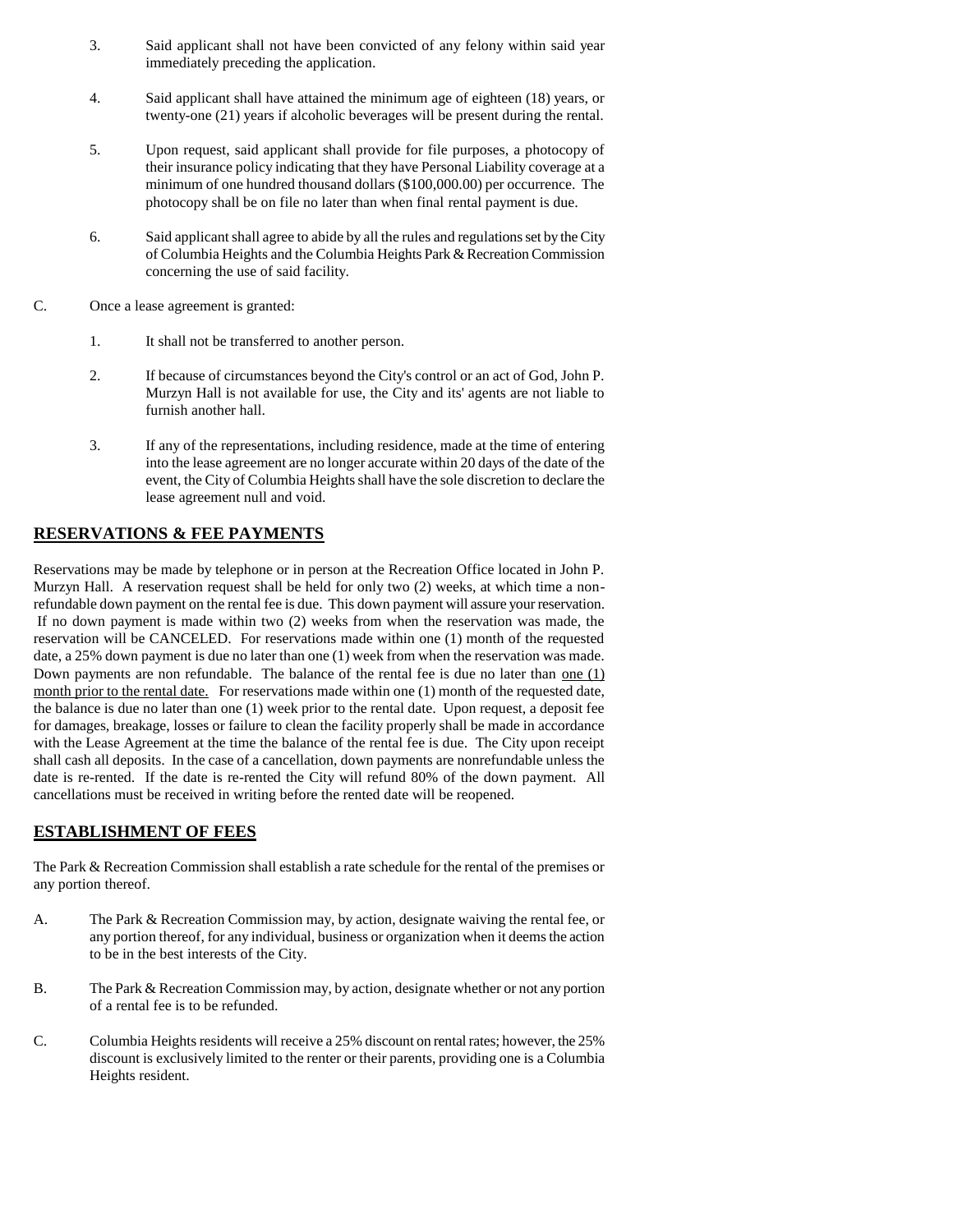## **SCHEDULING PRIORITY POLICY**

The Park & Recreation Commission is committed to the policy that all Columbia Heights residents, groups and organizations shall have a fair and equitable opportunity to use John P. Murzyn (JPM) Hall. Due to the number of individuals and organizations that request use of JPM Hall, the Park and Recreation Commission has deemed it necessary to group by activity these organizations and establish a priority in order to insure that JPM Hall is made available so as to best meet community needs. As a result, the building will be scheduled in accordance with a scheduling priority policy established by the Commission. Please refer to the current scheduling priority policy for more details.

# **BAR REGULATIONS**

- A. For groups with 275 or less people, with approval from the Park & Recreation Commission the Lessee may choose to bring in a licensed liquor establishment or contract with the Columbia Heights Lions Club to provide complete bartending services for their event. For groups with more than 275 people, the Lessee **must** contract with the Columbia Heights Lions Club to provide complete bartending services for their event. Open bars are not allowed. The Columbia Heights Lions Club is the only organization allowed to sell liquor on the premises. BYOB events are prohibited.
- B. The bar attendant, secured by the lessee, shall not consume any liquor while tending bar or just prior to tending bar. Bar attendants may accept freely given tips from customers. However, events may not employ a "suggested" or "required" dollar amount of tip from customers for beverages.
- C. All bottles shall be kept in plain sight on or behind the bar. Alcoholic beverages may only be dispensed from behind the bar (except for wedding champagne toasts as described below). No liquor containers are allowed in the seating areas. Alcoholic beverages are not to be taken out of the building during an event.
- D. Champagne bottles and/or an alcohol-free champagne fountain will be allowed in the main hall for wedding champagne toasts only. The licensed liquor vendor serves the champagne. Champagne bottles may only be opened behind the bar. The shooting of champagne corks in or around the building is strictly prohibited. Once the champagne toast is served; all bottles must be stored behind the bar.
- E. All events serving any pop or soda from the LaBelle Lounge are required to purchase the product from John P. Murzyn Hall.
- F. No person, except wholesalers or manufacturers to the extent authorized under State license, is permitted to directly or indirectly deal in, sell, or keep for sale, any intoxicating liquor without first having received a license to do so. The terms "sale" and "sell" mean and include all barters and all manners or means of furnishing intoxicating liquor in violation or evasion of the law and also include the usual meanings of the terms.
- H. It is unlawful to sell, barter, furnish, or give alcoholic beverages to a person under 21 years of age. MN Statute 340A.503.
- I. The lessee shall be on the actual premises at all times while liquor is being served.
- J. There may be no open bar event with an admission fee. The Columbia Heights Lions Club must be used if there is an admission charge for all rentals serving alcohol. If deemed needed, at the sole discretion of the Columbia Heights Recreation Department, additional security may be added and charged to the lessee hereunder.
- K. All persons present at any activity where intoxicating liquor or non-intoxicating malt liquor is permitted, served or displayed, shall abide by the rules and regulations of the Commission and the Director. Should any violation of such rules, or the laws or ordinances of the State of Minnesota or the City of Columbia Heights occur, the Director, his/her authorized representative or authorized security officer, may:
	- 1. Order the removal of such offender forthwith; or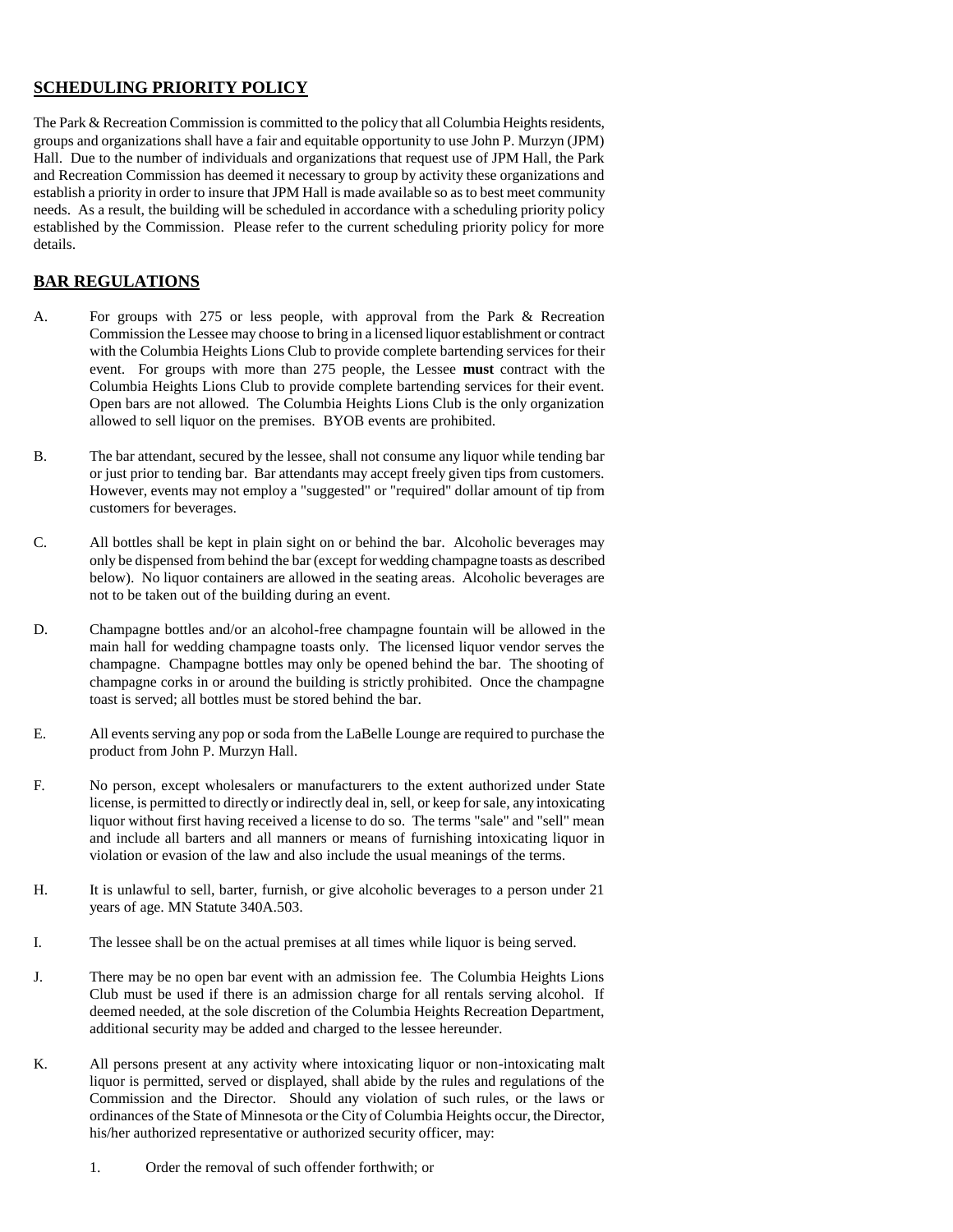- 2. Order the immediate removal of all beer, wine and intoxicating liquor from the premises; or
- 3. Revoke the lease immediately and order all persons from the premises without refund of any fees.
- L. City ordinance requires the bar to close no later than 12:30 a.m.
- M. The City shall provide a uniformed security officer to be stationed on the premises during all paid rentals.

## **DECORATING RULES**

- A. A wood decorating board is provided around perimeter of hall (approximately 9' above the floor.) Use of tacks, tape, pins, staples, etc. to hang decorations are allowed on this board only (no tacks, tape, etc. allowed on walls, floors or ceilings.)
- B. The six permanent hooks in the ceiling may also be used for hanging decorations.
- C. Decorations may not be hung from the sprinkler heads (Fire Code regulation) or from the ceiling tile T-bars.
- D. Decorations may not be hung in the main (northeast) entrance to hall or in the bathrooms.
- E. Decorations may not be hung over exit signs, no smoking signs, fire alarm boxes, thermostats, or emergency lights.
- F. Helium filled balloons may be used for decorating and can be weighted down with balloon weights. The use of sand, birdseed, rice, rocks, water balloons or similar items to weigh down helium balloons is prohibited.
- G. Renter shall contact the Recreation Department at least one week prior to the rental date to confirm their decorating plans comply with the hall's decorating rules.

| <b>COLLA</b> | - 2                                                  |
|--------------|------------------------------------------------------|
| ÷            | <b>Contract Contract</b><br><b>Contract Contract</b> |
| --<br>8      | $-1$<br>-57<br>53<br>$\frac{1}{2}$                   |

 **John P. Murzyn Hall** 530 Mill Street N.E. Columbia Heights, MN 55421